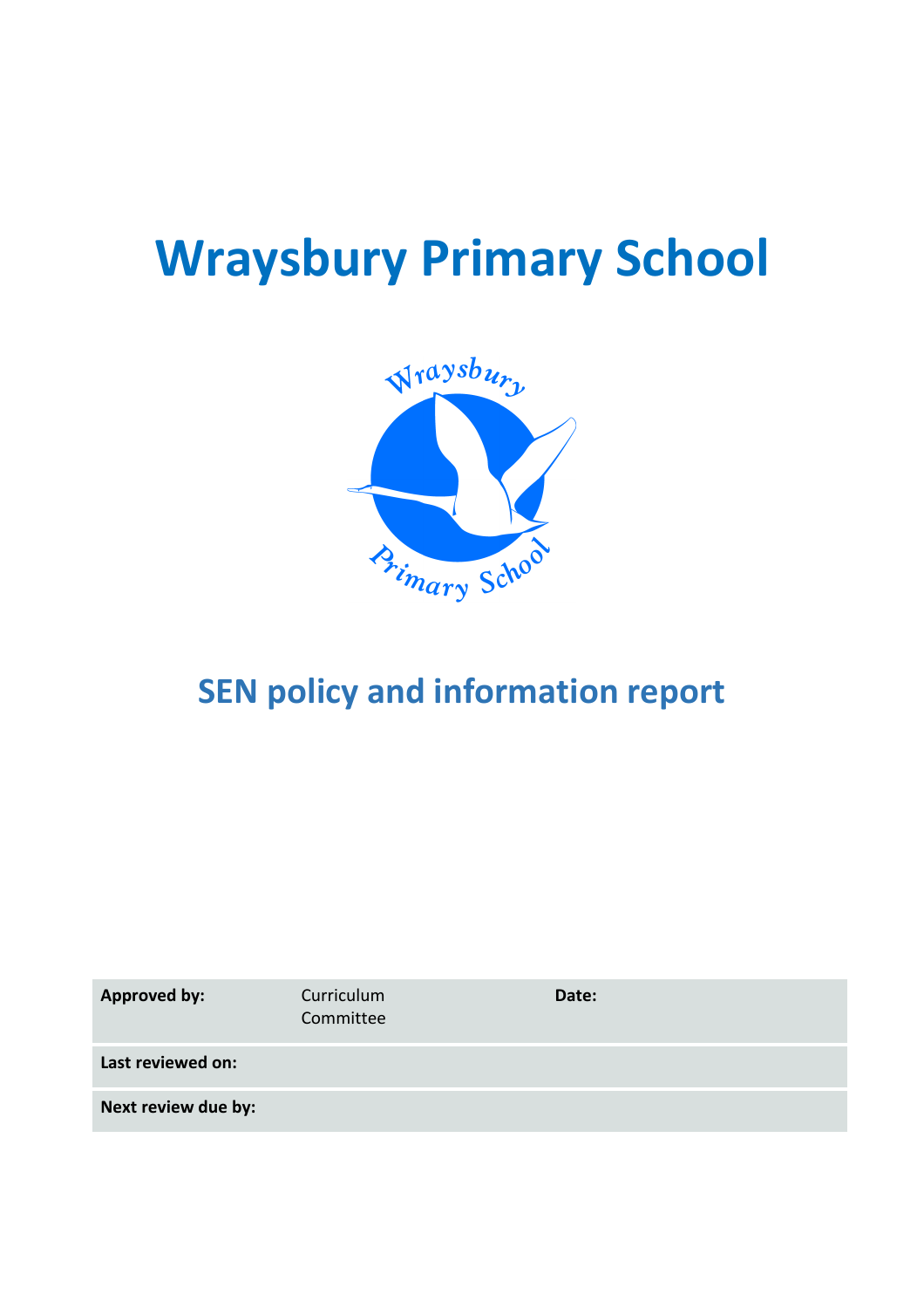# **Contents**

# <span id="page-1-0"></span>**1. Aims**

Our SEN policy and information report aims to:

- Set out how our school will support and make provision for pupils with special educational needs (SEN)
- Explain the roles and responsibilities of everyone involved in providing for pupils with SEN

# <span id="page-1-1"></span>**2. Legislation and guidance**

All schools:

This policy and information report is based on the statutory [Special Educational Needs and](https://www.gov.uk/government/uploads/system/uploads/attachment_data/file/398815/SEND_Code_of_Practice_January_2015.pdf)  [Disability \(SEND\) Code of Practice](https://www.gov.uk/government/uploads/system/uploads/attachment_data/file/398815/SEND_Code_of_Practice_January_2015.pdf) and the following legislation:

- [Part 3 of the Children and Families Act 2014](http://www.legislation.gov.uk/ukpga/2014/6/part/3), which sets out schools' responsibilities for pupils with SEN and disabilities
- [The Special Educational Needs and Disability Regulations 2014](http://www.legislation.gov.uk/uksi/2014/1530/contents/made), which set out schools' responsibilities for education, health and care (EHC) plans, SEN co-ordinators (SENCOs) and the SEN information report

# <span id="page-1-2"></span>**3. Definitions**

A pupil has SEN if they have a learning difficulty or disability which calls for special educational provision to be made for them.

They have a learning difficulty or disability if they have:

- A significantly greater difficulty in learning than the majority of the others of the same age, or
- A disability which prevents or hinders them from making use of facilities of a kind generally provided for others of the same age in mainstream schools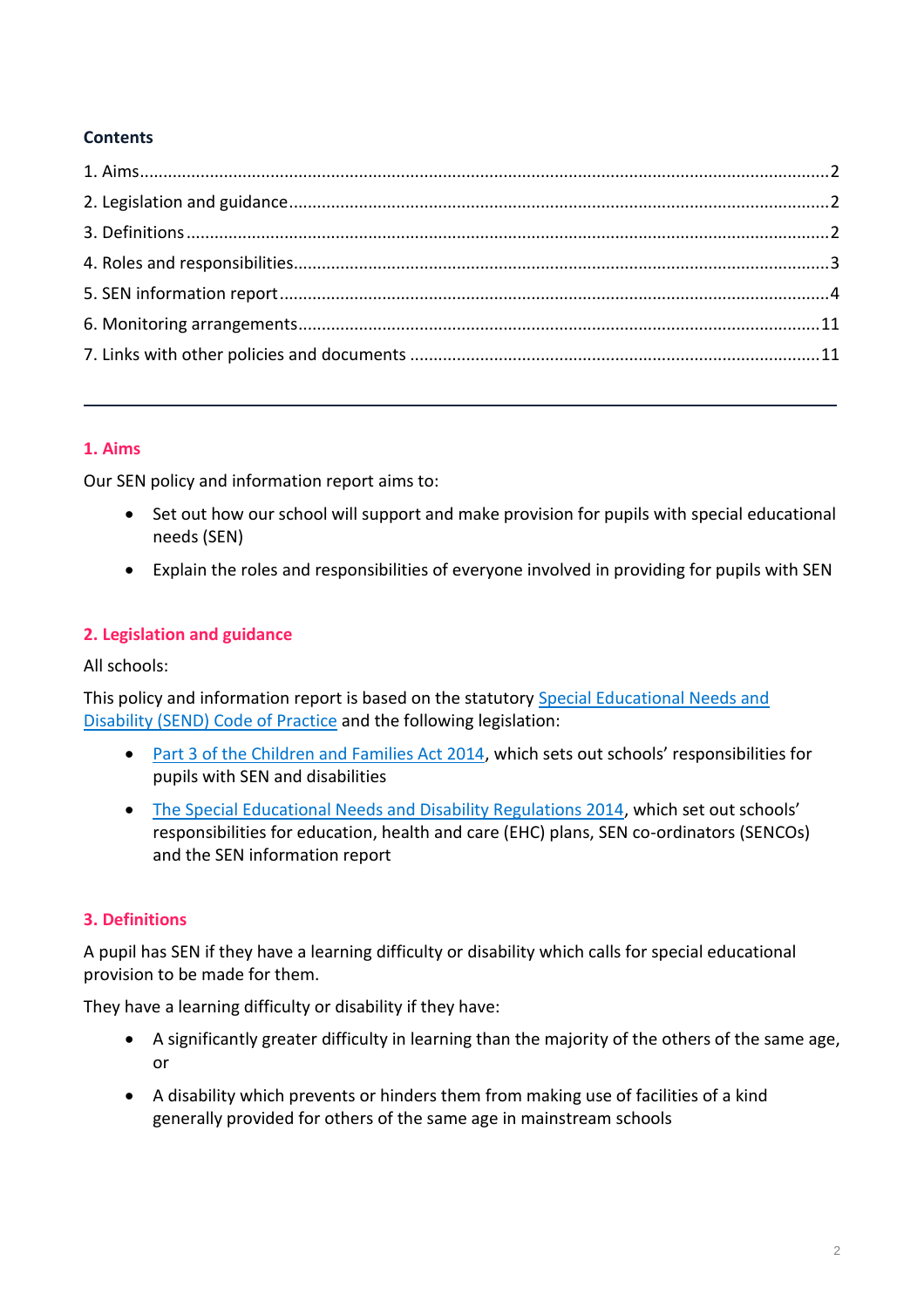Special educational provision is educational or training provision that is additional to, or different from, that made generally for other children or young people of the same age by mainstream schools.

# <span id="page-2-0"></span>**4. Roles and responsibilities**

# **4.1 The SENCo**

The SENCO is Louise Collins

They will:

- Work with the headteacher and SEN governor to determine the strategic development of the SEN policy and provision in the school
- Have day-to-day responsibility for the operation of this SEN policy and the co-ordination of specific provision made to support individual pupils with SEN, including those who have EHC plans
- Provide professional guidance to colleagues and work with staff, parents, and other agencies to ensure that pupils with SEN receive appropriate support and high-quality teaching
- Advise on the graduated approach to providing SEN support
- Be the point of contact for external agencies, especially the local authority and its support services
- Liaise with potential next providers of education to ensure that the school meets its responsibilities under the Equality Act 2010 with regard to reasonable adjustments and access arrangements
- Ensure the school keeps the records of all pupils with SEN up to date

#### **4.2 The SEN governor**

The SEN governor will:

- Help to raise awareness of SEN issues at governing board meetings
- Monitor the quality and effectiveness of SEN and disability provision within the school and update the governing board on this
- Work with the headteacher and SENCO to determine the strategic development of the SEN policy and provision in the school

# **4.3 The Headteacher**

The Headteacher will:

 Work with the SENCO and SEN governor to determine the strategic development of the SEN policy and provision within the school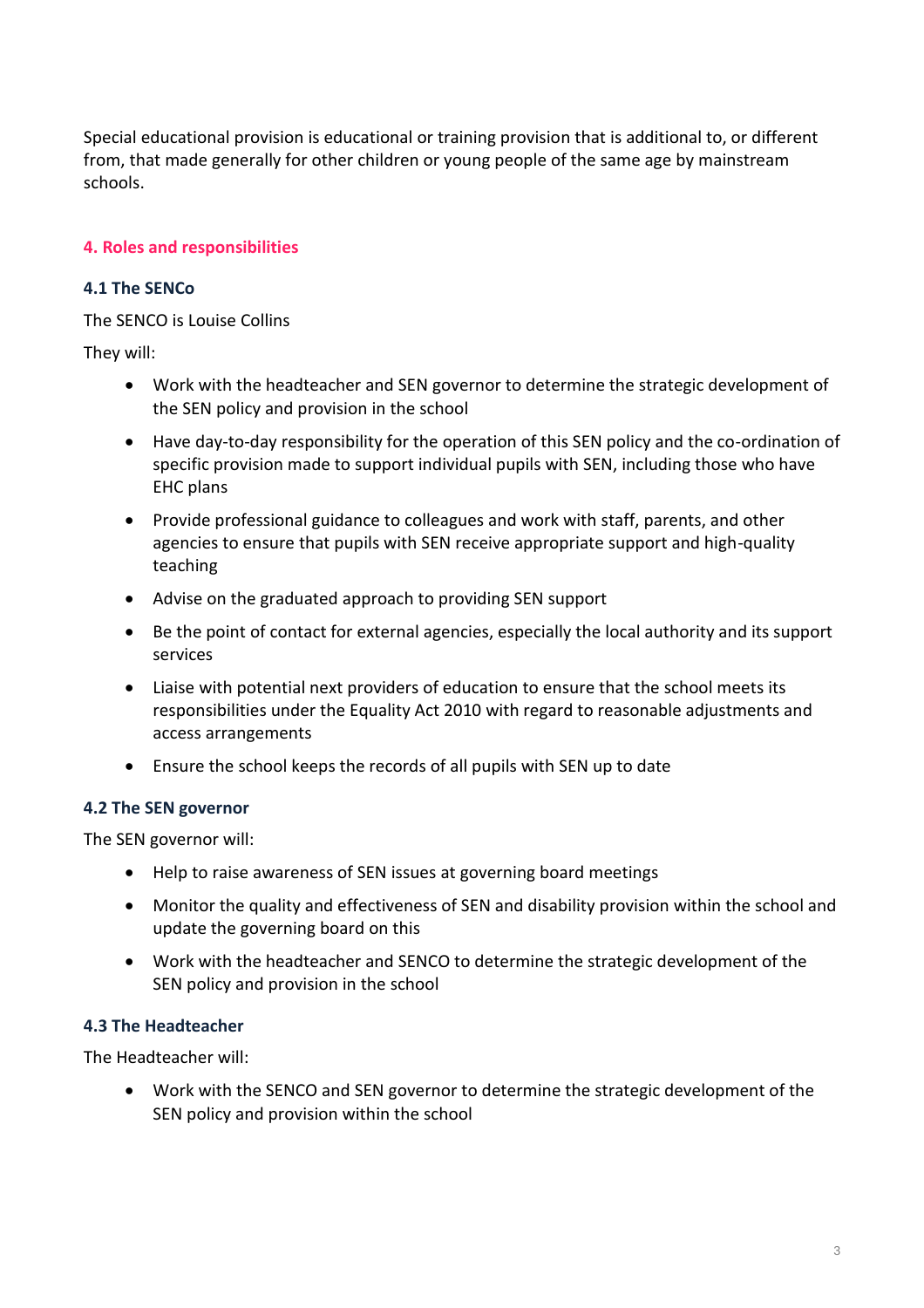Have overall responsibility for the provision and progress of learners with SEN and/or a disability

# **4.4 Class teachers**

Each class teacher is responsible for:

- The progress and development of every pupil in their class
- Working closely with any teaching assistants or specialist staff to plan and assess the impact of support and interventions and how they can be linked to classroom teaching
- Working with the SENCO to review each pupil's progress and development and decide on any changes to provision
- Ensuring they follow this SEN policy

# <span id="page-3-0"></span>**5. SEN information report**

#### **5.1 The kinds of SEN that are provided for**

Our school currently provides additional and/or different provision for a range of needs, including:

- Communication and interaction, for example, autistic spectrum disorder, Asperger's Syndrome, speech and language difficulties
- Cognition and learning, for example, dyslexia, dyspraxia
- Social, emotional and mental health difficulties, for example, attention deficit hyperactivity disorder (ADHD)
- Sensory and/or physical needs, for example, visual impairments, hearing impairments, processing difficulties, epilepsy
- Moderate/severe/profound and multiple learning difficulties

# **5.2 Identifying pupils with SEN and assessing their needs**

All of the children in our school are viewed as individuals and staff know each child in their class their likes, dislikes, strengths and areas of need.

- Children's needs are identified through regular monitoring including quality first teaching, observations, assessments and marking.
- Formal and informal discussions about children's needs take place between parents and school staff, including senior leaders and the school's SENDCo.
- External providers and professionals are consulted regularly with recommendations and actions planned and reviewed.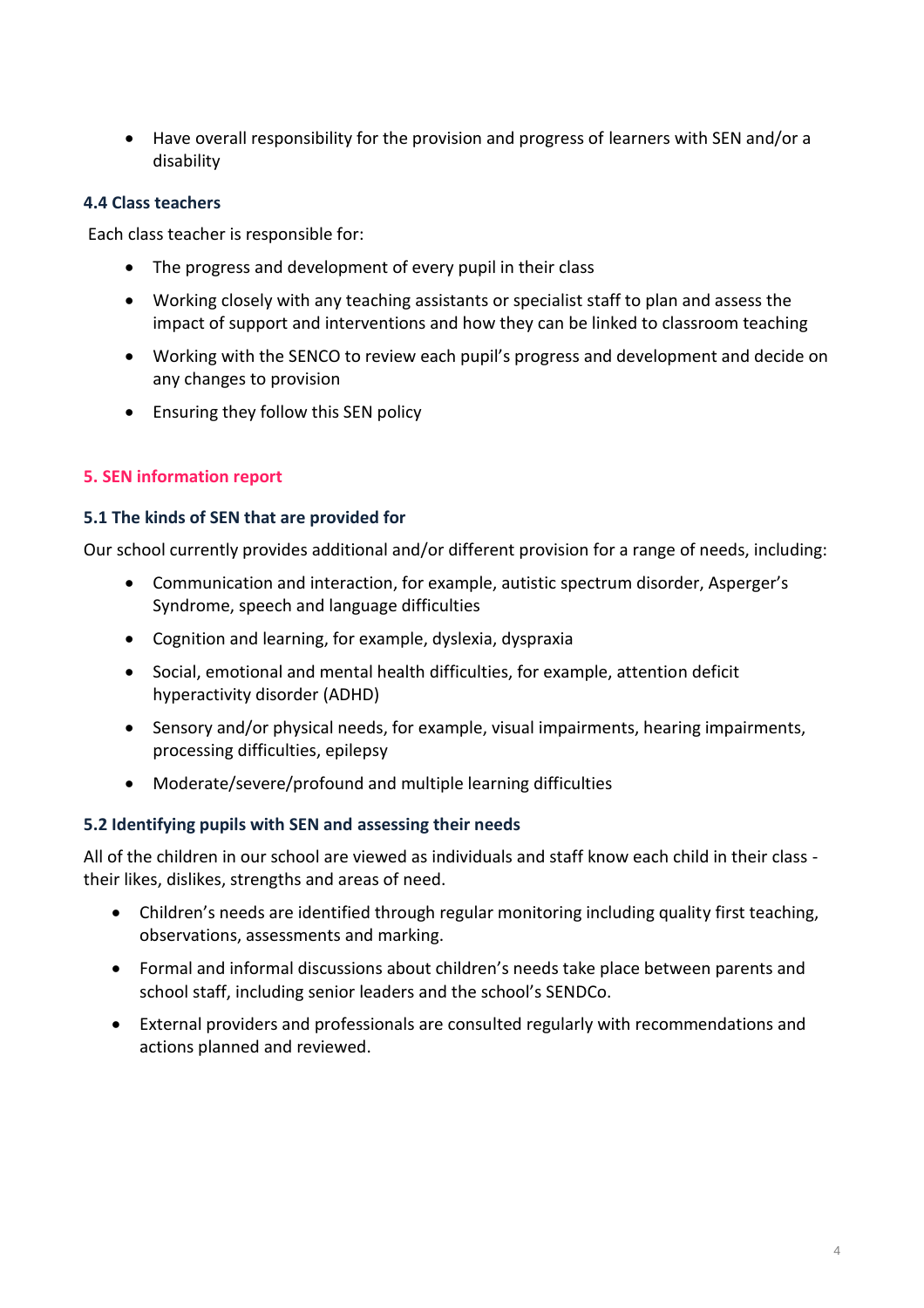# **5.3 Consulting and involving pupils and parents**

We work with children, families and professionals to try to meet all children's needs, supporting them to access all areas of the curriculum and in making good progress, whatever their starting point.

- Parents are able to meet with class teachers to share concerns about their child's learning at regular parents' consultation evenings and by making an appointment to meet the teacher at the end of the school day or by requesting a telephone call.
- When a child is identified as having special needs, an Individual Education Plan or Well Being Support Plan will be discussed and parents will be notified when it is decided that a child will receive SEN support.
- When children enter our Foundation Stage, our staff make transition visits and liaise with Early Years Settings.
- For children who start at our school as an in-year admission, our head teacher is in contact with parents and we contact the school the child previously attended as well as obtaining all of their records.

# **5.4 Assessing and reviewing pupils' progress towards outcomes**

Children's progress and attainment is regularly reviewed through formative and summative assessment. Any area which needs addressing is discussed and provision is arranged.

- We will follow the graduated approach and the four-part cycle of assess, plan, do, review.
- The amount of support given will depend on the child's need and the type of intervention being provided.
- We will regularly review the effectiveness of the support and interventions and their impact on the pupil's progress.
- All children have access to the wide variety of our support in school. If the support is required for an extended period of time, consideration is given to the application for an Education and Health Care assessment being submitted with the intention of obtaining a plan to better meet a child's needs.
- Children with medical or physical needs will have a programme of support designed by NHS professionals and this is delivered by staff members *after they have received training*.
- Reviews of Individual Education and Wellbeing Support plans are shared with the children and their parents at consultation evenings.
- Education and Health Care Plans are reviewed annually and a review date is arranged in consultation with the parents.
	- $\circ$  Parents are asked for their views about who should attend the meeting, they are invited to bring other people with them and suggest points for the agenda.
	- $\circ$  The child is invited to attend the meeting and share their views but does not have to stay to the whole event.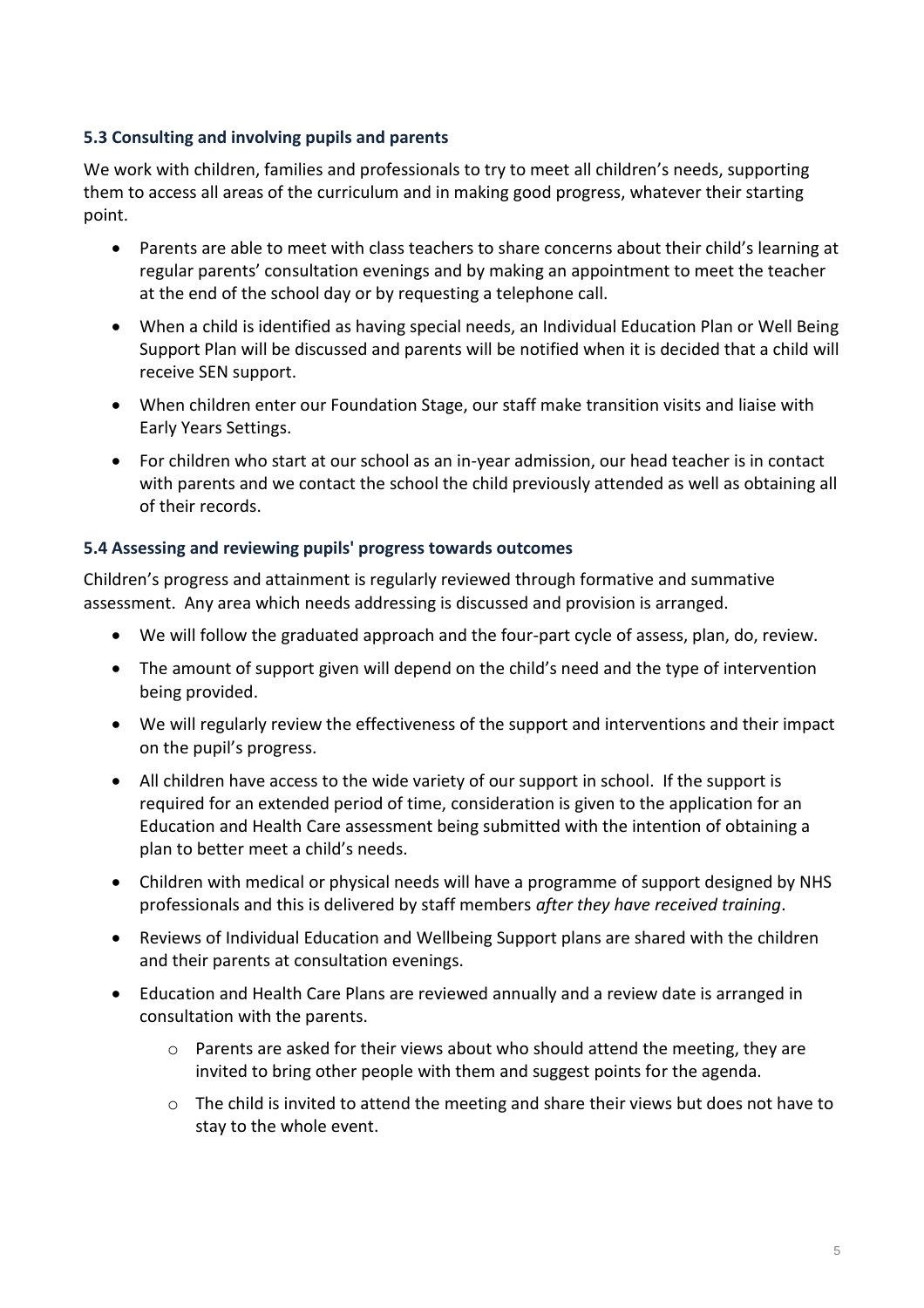- $\circ$  Views and reports from all who are involved in the child's education are sought, including the child and their parents.
- o The borough's assessment and Virtual Schools are also invited to send a representative.
- o A written report of the meeting is forwarded to all involved.

#### **5.5 Supporting pupils moving between phases and preparing for adulthood**

During transition, whether it is to a new year group or new school, the child's needs are at the centre of the process with all parties sharing the responsibility of ensuring the process is easy for the child.

- A transitional programme for Year 6 children takes place for the move to secondary school and the opportunity for extra visits to the new school are given to SEND children. The SENDCo for Wraysbury School and the secondary school usually have a handover meeting for SEND children. All documentation for the SEND child is forwarded to the secondary school.
- For year group transitions, all SEND children are discussed with their current class teacher and consideration is given to their needs. Transition booklets are prepared for SEND children with photographs and information about new year group teacher and teaching assistant. The booklets are differentiated to suit the needs of the child. Visits to the classroom and new areas are completed before the time when all children meet their new class teacher. The booklets are taken home for the child to support them and help in familiarisation and to assist with decreasing anxiety.

#### **5.6 Our approach to teaching pupils with SEN**

Our aim is to include all learners and we will make adaptations to achieve this wherever possible.

- Teachers are responsible and accountable for the progress and development of all the pupils in their class.
- High-quality teaching is our first step in responding to pupils who have SEN. This will be differentiated for individual pupils.
- Teachers are aware that children learn in different ways and bring a range of teaching methods and resources into the classroom to support the learning activities. A range of strategies are used dependent on the needs of the individual.
- Most classes have a part-time teaching assistant to support the teacher and the children.
- If a child has an Education and Health Care plan, the provision stated in the plan is provided.
- When planning, teachers have high expectations for all children and provide opportunities for them to fulfil their potential.
- Depending on the needs of the children, the assistant will take small group interventions, work with a child one to one or in paired work.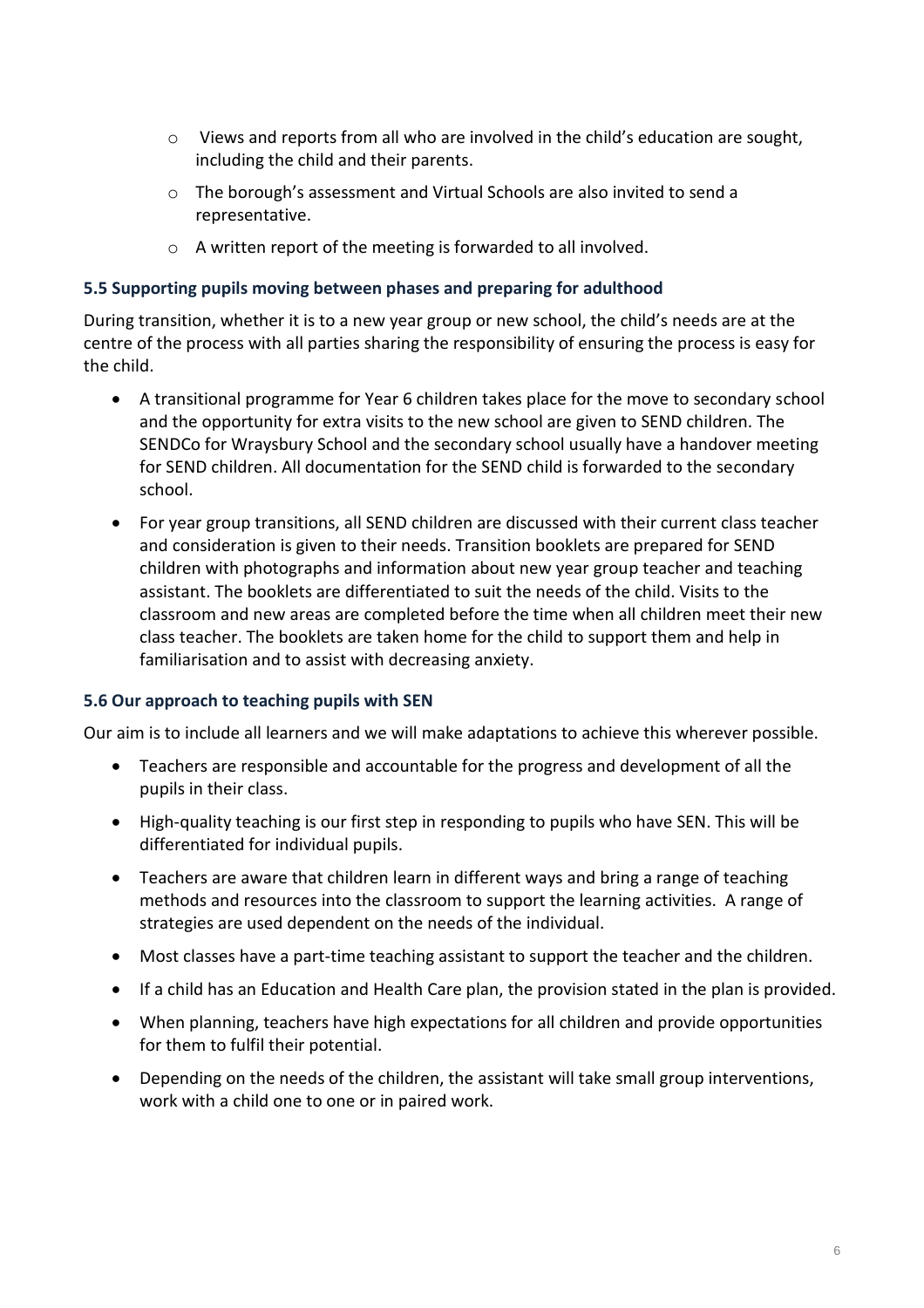We can also provide the following interventions:

- Little Wandle Phonics Catch-Up
- Teacher designed interventions to meet the specific needs of children
- Handwriting sessions
- Alphabet Arc
- Toe by Toe

#### **5.7 Adaptations to the curriculum and learning environment**

We ensure all learners are included in a variety of ways and most are listed below:

- Differentiating our curriculum to ensure all pupils are able to access it, for example, by grouping, 1:1 work, teaching style, content of the lesson, etc.
- Adapting our resources and staffing.
- Differentiating our teaching, for example, giving longer processing times, pre-teaching of key vocabulary, reading instructions aloud, etc.
- Auditory and Visual enhancements including ear defenders, coloured overlays and exercise books, displays and separated workstations where classroom sizes allow.
- Some specialist equipment including weighted lap cushions and sloped writing desks.
- Physiotherapy programmes are devised for children using the NHS OT toolkit and further advice is sought from the NHS Occupational therapist. If a programme is designed by the NHS Occupational Therapist, this is delivered once training has been received.
- For a child who has an Education and Health Care Plan, physiotherapy will be actioned as specified in their plan.
- Speech and language screening assessments are completed if a child has difficulties and programmes are delivered after receiving advise from the NHS Speech and Language therapist.
- If the therapist is directly involved with a child their therapy plan will be delivered in school and reviews are requested from the NHS service. For a child who has an Education and Health Care Plan, their programme is delivered as specified in their plan.

# **5.8 Additional support for learning**

Many classes have a part-time teaching assistant to support the teacher and the children. Depending on the needs of the children, the assistant will take small group interventions, work with a child one to one, in paired work or in a small group. In addition to this support we also have the following staff available:

- Three ELSAs (Emotional Literacy Support Assistants)
- Four ELKLAN trained staff speech, language & communication
- For pupils with Statements or Education Health Care Plans, designated support staff are involved where necessary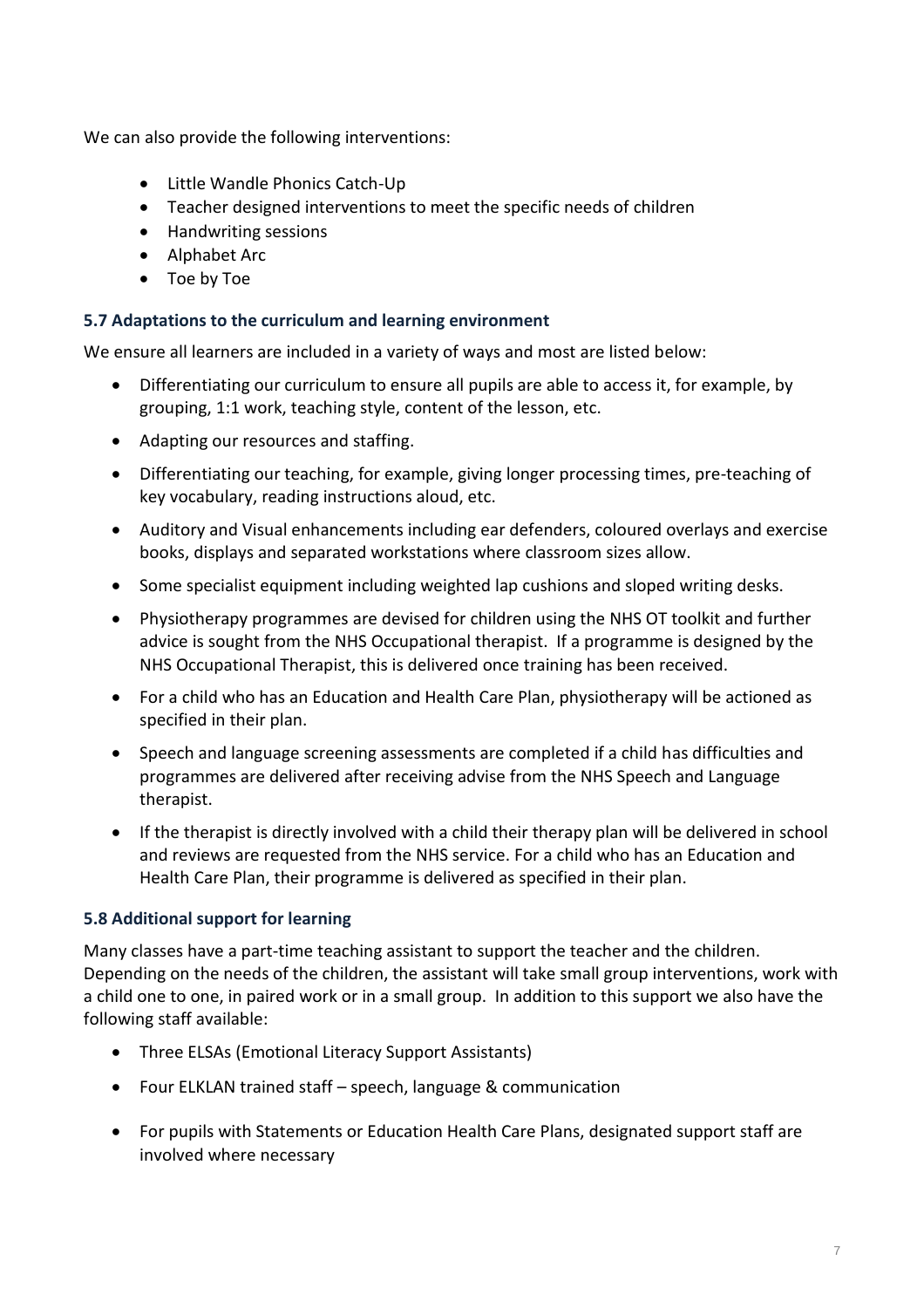- With an Education and Health Care Plan, specialist teaching support can be given on a one to one or small group basis.
- Child and Family Support Worker

We work with the following agencies to provide support for pupils with SEN:

- ASD (Shine) Team
- **•** Behaviour Support Service
- Early Help Team
- Educational Psychology Service
- Manor Green Outreach Service
- Multi-Agency Safeguarding Hub (MASH)
- NHS Occupational Therapist
- NHS Speech and Language Therapist

# **5.9 Expertise and training of staff**

We currently have:

- 3 trained ELSAs (Emotional Literacy Support Assistant)
- 4 members of staff trained ELKLAN (Speech and Language)
- The teachers and support staff regularly receive and host Continued Professional Development (CPD) which is bespoke to the needs of the school and the children.

#### **5.10 Securing equipment and facilities**

When a need is identified, advice and support is sought from the relevant professionals.

- The ASD SHINE team have, in the past, provided weighted jackets, weighted lap belts and a sensory chair and the Occupational Therapy team are consulted for support with resources where needed.
- When a child has an Education and Health Care Plan, the additional funding can be used to purchase further equipment. The space in classrooms is quite limited and affects our ability to include all pupils with disabilities.
- Building adaptations:
- Wheelchair access is possible most areas of the school.
- Disabled toilets.

#### **5.11 Evaluating the effectiveness of SEN provision**

- Teacher assessment occurs daily through interaction and marking, with areas for development identified and targeted through planning. Formal assessment also occurs regularly.
- Pupil Progress meetings are held each term to review progress and Individual Education Plans and Wellbeing Support are reviewed termly. Interventions are monitored, assessed and reviewed with adjustments made if necessary.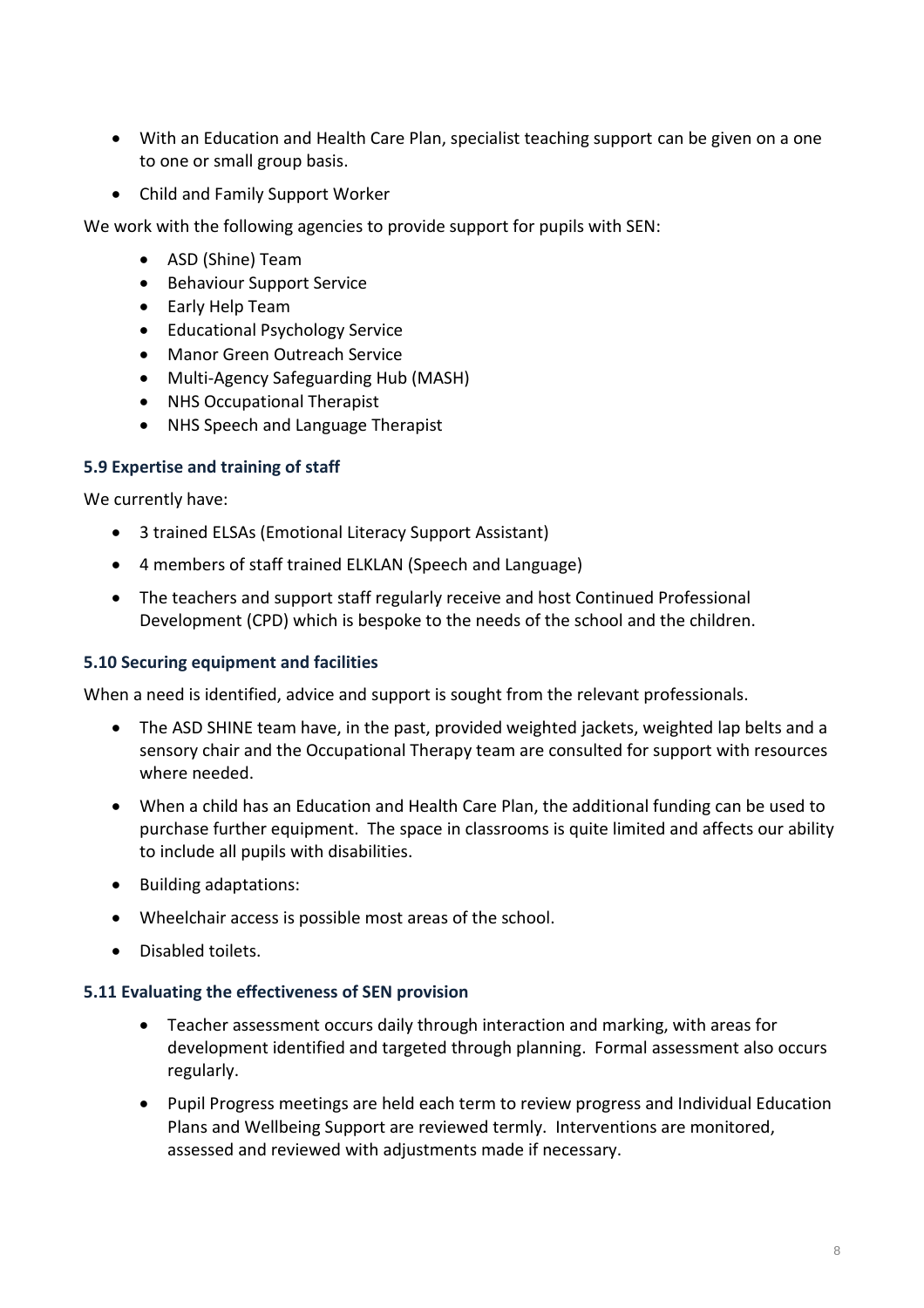Parents of children who have an Education Health Care Plan also have formal annual reviews with the teacher and Inclusion Leader.

# **5.12 Enabling pupils with SEN to engage in activities available to those in the school who do not have SEN**

No pupil is ever excluded from taking part in any activities because of their SEN or disability.

- All of our extra-curricular activities and school visits are available to all our pupils, including our before-and after-school clubs.
- All pupils are encouraged to go on our trips.
- All pupils are encouraged to take part in sports day/school plays/special workshops.
- Risk assessments are completed for all extra-curricular activities, trips and residential trips, with further assessment for children with SEND depending on the activity and their need.

#### **5.13 Support for improving emotional and social development**

All children are encouraged to share their views and worries with an adult. Further support is available:

- Each classroom has a 'Worry Box' or 'Worry Monster'.
- Personal Social and Health Education (PSHE) lessons explore emotional wellbeing and all children are given the opportunity to share their ideas or concerns.
- We have Emotional Literacy Support Assistants (ELSA) who work with children in groups or as one to one depending on the type of support required.
- Further emotional support can be sought through the Royal Borough of Windsor and Maidenhead's Early Help Hub and the Wellbeing and Behaviour Support teams.
- Behaviour and Anti-Bullying Policies in place and used by all staff, including lunchtime supervisors. Incidents are logged and patterns are identified leading to action being taken.
- Children who have an Education Health Care Plan generally have a teaching assistant to work with them who has an awareness of emotional wellbeing and regular discussion takes place between the assistant, the teacher, Phase leader and Inclusion leader.

#### **5.14 Working with other agencies**

The school involves the following agencies in order to meet pupils' SEN needs and support their families:

- Autistic Spectrum Disorder (Shine) Team this agency work for the school and will share the advice with parents.
- Children and Young People's Disability Service (CYPDS) works with children and young people with special educational needs and disabilities (SEND) aged 0-25 years, and their families to provide assessments and support for Education, Health and Care Plans. CYPDS also provides social care guidance and support.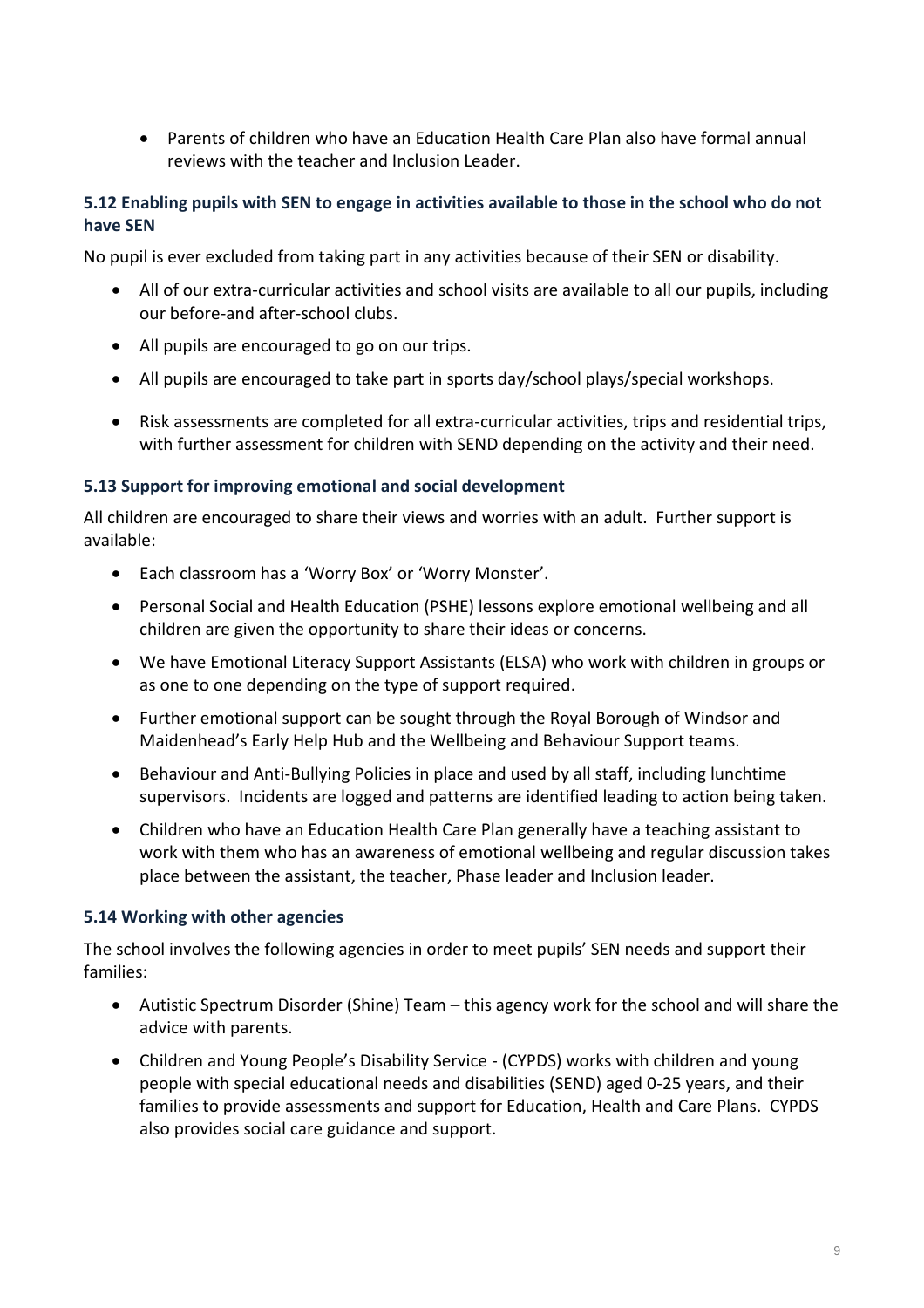- Children and Adults Mental Health Service (CAMHS) are involved for children with some emotional needs and to diagnose Attention Deficit Hyperactivity Disorder or Autistic Spectrum Disorder – self referral and staff referral is available.
- Domestic Abuse, Stalking and Harassment Agency self and school referral for support
- Educational Psychology Service this service is sought by the school and parents do not have direct access to support. Meetings to discuss assessments and targets can be arranged by the Inclusion Leader.
- NHS Occupational Therapist this agency can be contacted directly by parents or by school staff via an online referral form.
- NHS Speech and Language Therapist this agency are contacted by the school and will share their strategies with parents at meetings in school with the child. This agency can be contacted by parents through their GP.
- The Single Point of Access (SPA) (formerly known as MASH Multi-Agency Safeguarding Hub) and Early Help Hub (EHH) is the single point of contact for all safeguarding and wellbeing concerns regarding children and young people in The Royal Borough of Windsor and Maidenhead (RBWM) – school staff make referrals.

With an Education and Health Care Plan issued, other agencies may be involved to support the child. In the past this has included alternative therapies and providers.

# **5.15 Complaints about SEN provision**

Complaints about SEN provision in our school should be made to the class teacher in the first instance. They will then be referred to the school's complaints policy.

The parents of pupils with disabilities have the right to make disability discrimination claims to the first-tier SEND tribunal if they believe that our school has discriminated against their children. They can make a claim about alleged discrimination regarding:

- $\triangleright$  Exclusions
- $\triangleright$  Provision of education and associated services
- $\triangleright$  Making reasonable adjustments, including the provision of auxiliary aids and services

#### **5.16 Contact details of support services for parents of pupils with SEN**

You can contact the Information, Advice and Support Service for Windsor and Maidenhead who provide impartial information and advice on matters relating to Special Educational Needs and Disabilities for children and young people aged 0-25 and their families

Tel: 01628 683182

Email: [IAS@rbwm.gov.uk](mailto:IAS@rbwm.gov.uk)

Website:<http://ias-rbwm.co.uk/>